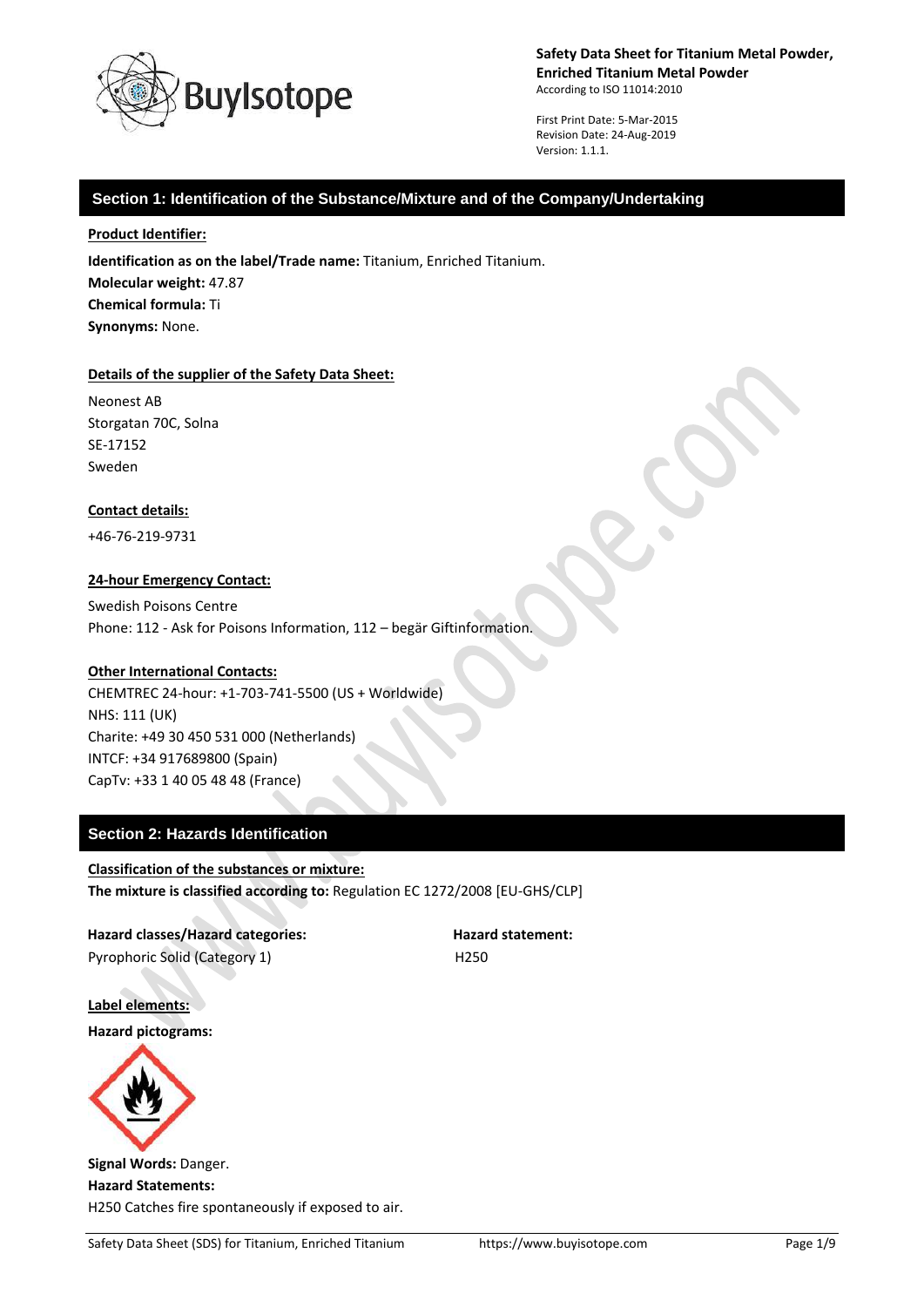

First Print Date: 5-Mar-2015 Revision Date: 24-Aug-2019 Version: 1.1.1.

#### **Precautionary Statements:**

P210 Keep away from heat, hot surfaces, sparks, open flames and other ignition sources. No smoking. P222 Do not allow contact with air.

P231 + P232 Handle and store contents under inert gas. Protect from moisture.

P233 Keep container tightly closed.

P280 Wear protective gloves/protective clothing.

P302 + P334 IF ON SKIN: Immerse in cool water or wrap in wet bandages.

**Other hazards:** None known.

# **Section 3: Composition/Information on Ingredients**

### **Substance/Mixture:** Substance.

### **Ingredients:**

| Substance name (IUPAC/EC) | CAS-No.   | <b>Molecular</b> | Concentration | <b>Classification</b> |
|---------------------------|-----------|------------------|---------------|-----------------------|
|                           | EC-No.    | weight           | % by weight   | EC1272/2008           |
| <b>Titanium</b>           | 7440-32-6 | 47.87            | >99%          | Pyr. Sol. 1<br>H250   |
|                           | 231-142-3 |                  |               |                       |

For explanation of abbreviations see Section 16.

### **Section 4: First-Aid Measures**

### **Description of first aid measures:**

**In case of inhalation:** If breathed in, move person into fresh air. If not breathing, give artificial respiration. Consult a physician.

**In case of skin contact:** Wash off with soap and plenty of water. Consult a physician.

**In case of eye contact:** Flush eyes with water as a precaution.

**In case of ingestion:** Never give anything by mouth to an unconscious person. Rinse mouth with water. Consult a physician.

### **Most important symptoms and effects, both acute and delayed:**

**Inhalation:** May be harmful if inhaled; may cause respiratory tract irritation.

**Eyes:** May cause eye irritation.

**Skin contact:** May be harmful if absorbed through skin; may cause skin irritation.

**Ingestion:** May be harmful if swallowed.

**Indication of any immediate medical attention and special treatment needed:** Treat symptomatically. Show this safety data sheet to a physician or emergency room.

### **Section 5: Fire-Fighting Measures**

### **Extinguisher media:**

**Suitable extinguisher media:** Use water spray, alcohol-resistant foam, dry chemical or carbon dioxide.

**Unsuitable extinguishing media:** None known.

**Special hazards arising from the mixture:** Hazardous decomposition products formed under fire conditions: Titanium/titanium oxides.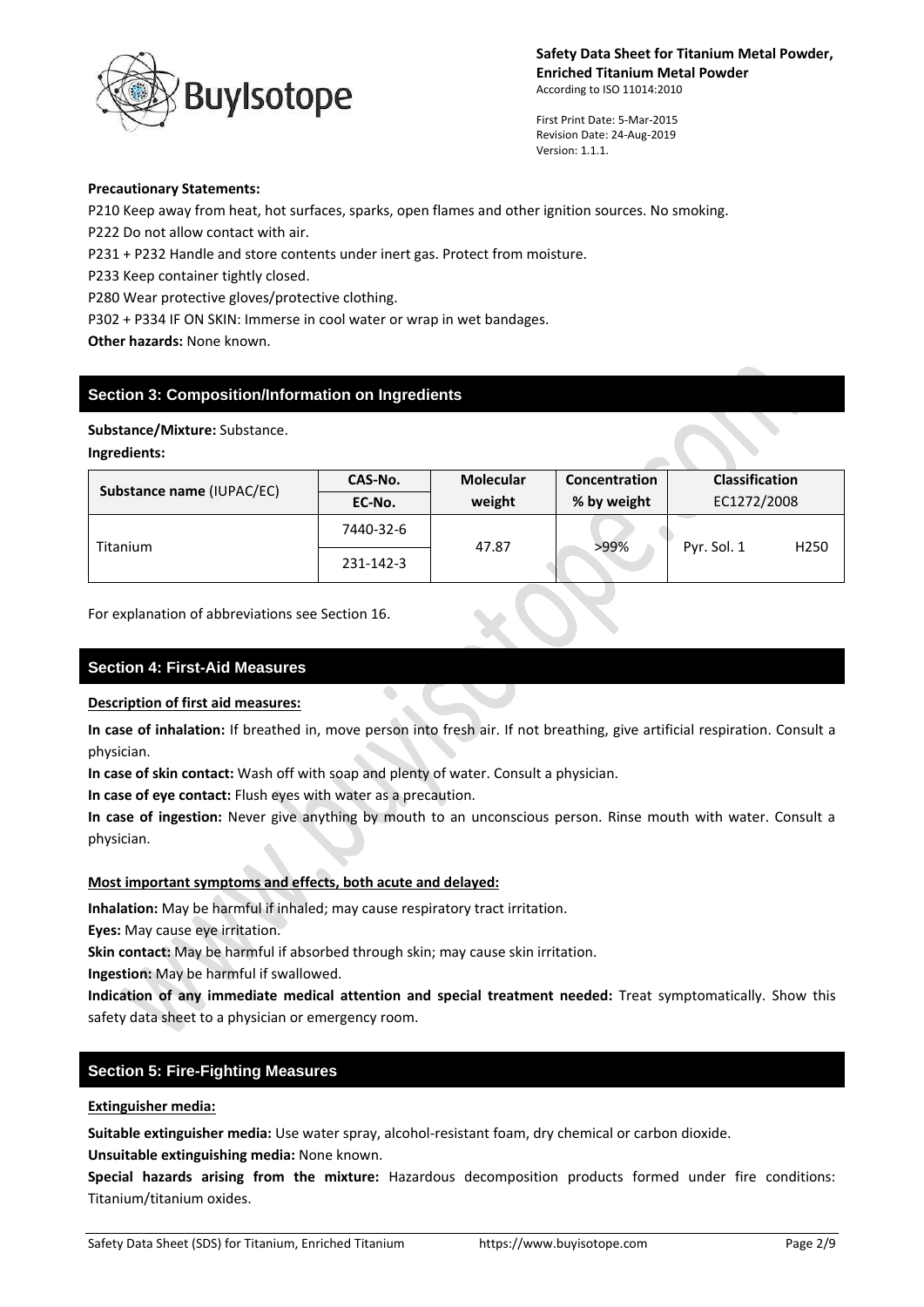

First Print Date: 5-Mar-2015 Revision Date: 24-Aug-2019 Version: 1.1.1.

**Advice for fire-fighters:** Wear self-contained breathing apparatus for firefighting if necessary. **Further information:** Use water spray to cool unopened containers.

# **Section 6: Accidental Release Measures**

#### **Personal precautions, protective equipment and emergency procedures:**

**Personal precautions:** Avoid dust formation. Avoid breathing vapours, mist or gas. Ensure adequate ventilation. Evacuate personnel to safe areas.

**Environmental precautions:** Prevent product from entering drains. Prevent further leakage or spillage if safe to do so. Local authorities should be advised if significant spillages cannot be contained.

### **Methods for containment and cleaning up:**

**Methods for cleaning up:** Sweep up and shovel. Contain spillage, and then collect with an electrically protected vacuum cleaner or by wet-brushing and place in container for disposal according to local regulations (see Section 13). Keep in suitable closed containers for disposal.

#### **Reference to other sections:**

Treat recovered material as described in the section "Disposal considerations".

### **Section 7: Handling and Storage**

### **Precautions for safe handling:**

**Advice on safe handling:** Provide appropriate exhaust ventilation at places where dust is formed. Keep away from sources of ignition. NO SMOKING.

**Hygiene measures:** Do not eat, drink or smoke when using this product.

### **Conditions for safe storage, including incompatibilities:**

**Requirements for storage areas and containers:** Keep container tightly closed in a dry and well-ventilated place. Handle and store under inert gas. Air- and moisture-sensitive. Keep in a dry place.

### **Section 8: Exposure Controls/Personal Protection**

#### **Control parameters:**

**Occupational exposure limits:** Contains no substances with occupational exposure limit values.

### **Exposure controls:**

**Appropriate engineering controls:** A system of local and/or general exhaust is recommended to keep employee exposures below the Airborne Exposure Limits. Local exhaust ventilation is generally preferred because it can control the emissions of the contaminant at its source, preventing dispersion of it into the general work area.

#### **Individual protection measures, such as personal protective equipment:**

**Eye/face protection:** Face shield and safety glasses: Use equipment for eye protection tested and approved under appropriate government standards such as NIOSH (US) or EN 166(EU).

**Hand protection:** Handle with gloves. Gloves must be inspected prior to use. Use proper glove removal technique (without touching glove's outer surface) to avoid skin contact with this product. Dispose of contaminated gloves after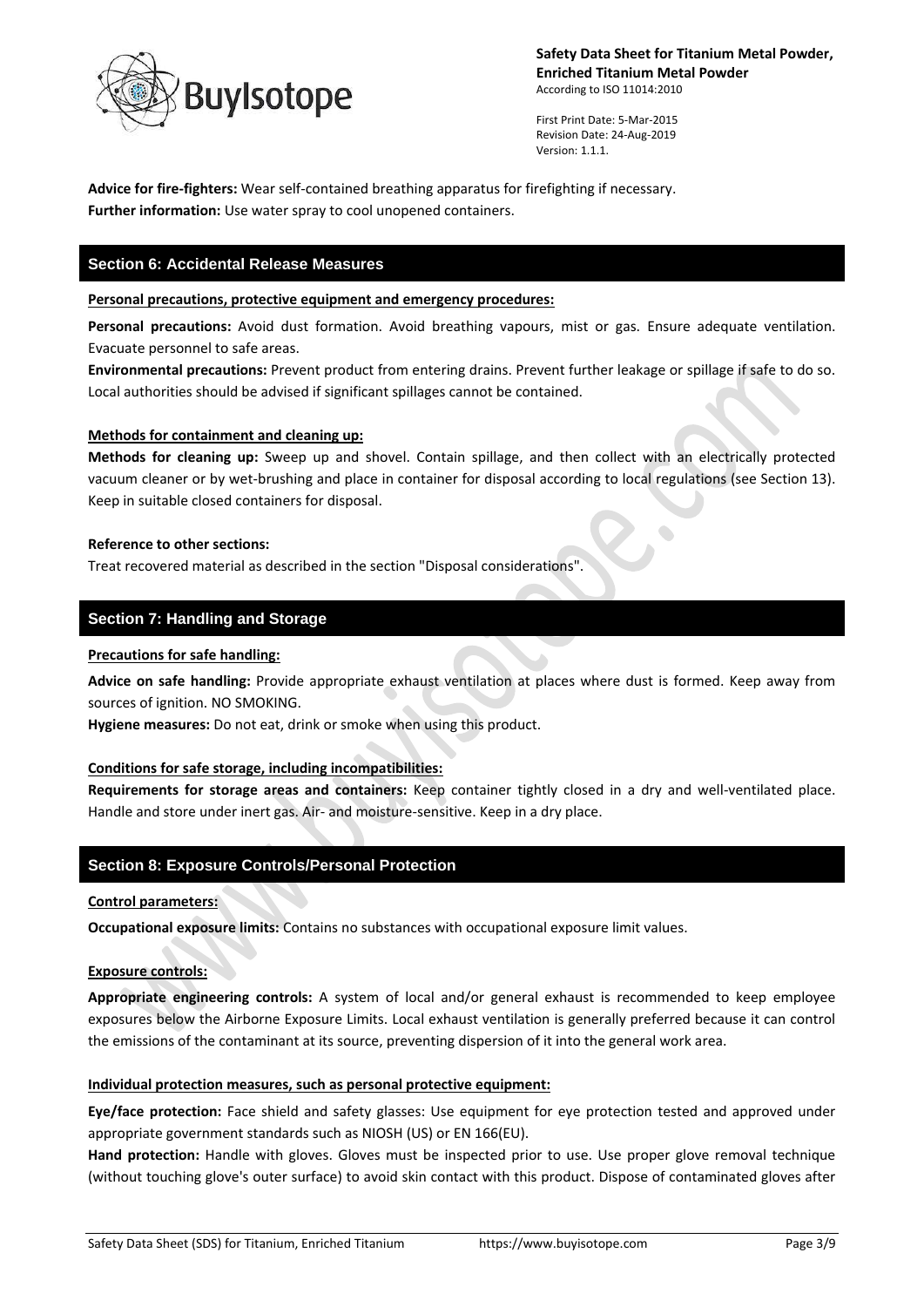

First Print Date: 5-Mar-2015 Revision Date: 24-Aug-2019 Version: 1.1.1.

use in accordance with applicable laws and good laboratory practices. Wash and dry hands. Use protective gloves against thermal risks.

**Body protection:** Flame retardant antistatic protective clothing, The type of protective equipment must be selected according to the concentration and amount of the dangerous substance at the specific workplace.

**Respiratory protection:** Where risk assessment shows air-purifying respirators are appropriate use a full-face particle respirator type N100 (US) or type P3 (EN 143) respirator cartridges as a backup to engineering controls. If the respirator is the sole means of protection, use a full-face supplied air respirator. Use respirators and components tested and approved under appropriate government standards such as NIOSH (US) or CEN (EU).

### **Section 9: Physical and Chemical Properties**

# **Information on basic physical and chemical properties Appearance (form):** Solid (powder). **Colour:** No data available. **Odour:** No data available. **Odour threshold:** No data available. **Molecular Weight:** 47.87 **pH (concentration):** No data available. **Melting point/range (°C):** 1660 °C **Boiling point/range (°C):** 3287 °C **Freezing point (°C):** No data available. **Flash point (°C):** No data available. **Evaporation rate:** No data available. **Flammability (solid, gas):** The substance is a flammable solid. **Ignition temperature (°C):** No data available. **Upper/lower flammability/explosive limits:** No data available. **Vapour pressure (20 °C):** No data available **Vapour density:** No data available. **Relative density (25 °C):** 4.5 g/mL at 25 °C **Water solubility (g/L) at 20 °C:** Insoluble. **n-Octanol/Water partition coefficient**: No data available. **Auto-ignition temperature:** Pyrophoric / subcategory 1. **Decomposition temperature:** No data available. **Viscosity, dynamic (mPa s):** No data available. **Explosive properties:** The substance or mixture is not classified as explosive. **Oxidising properties:** The substance or mixture is not classified as oxidizing.

# **Section 10: Stability and Reactivity**

**Reactivity:** No dangerous reaction known under conditions of normal use.

**Chemical stability:** Stable under normal conditions.

**Possibility of hazardous reactions:** Reacts violently with water.

**Conditions to avoid:** None known.

**Incompatible materials:** Oxygen, aluminium, carbon dioxide (CO<sub>2</sub>), halogens, chlorinated solvents, strong acids, strong oxidizing agents.

**Hazardous decomposition products:** Hazardous decomposition products formed under fire conditions: Titanium/titanium oxides.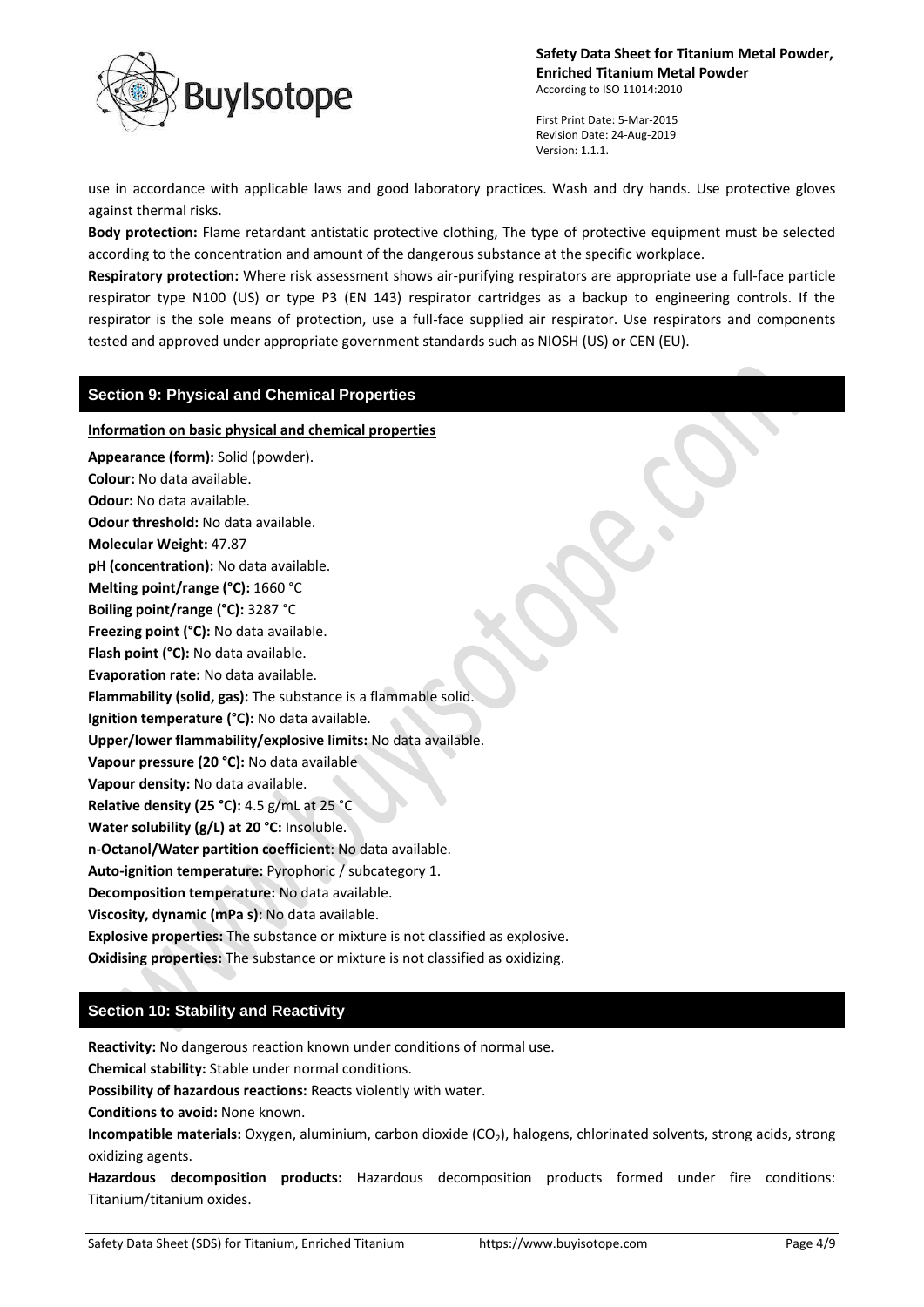

First Print Date: 5-Mar-2015 Revision Date: 24-Aug-2019 Version: 1.1.1.

### **Section 11: Toxicological Information**

#### **Information on toxicological effects:**

Not classified based on available information.

### **Classification according to GHS (1272/2008/EG, CLP)**

#### **Skin corrosion/irritation:**

Not classified based on available information.

#### **Serious eye damage/eye irritation:**

Not classified based on available information.

### **Respiratory or skin sensitisation:**

Not classified based on available information.

#### **Germ cell mutagenicity:**

Not classified based on available information.

### **Carcinogenicity:**

IARC: No component of this product present at levels greater than or equal to 0.1% is identified as a probable, possible or confirmed human carcinogen by IARC.

ACGIH: No component of this product present at levels greater than or equal to 0.1% is identified as a carcinogen or potential carcinogen by ACGIH.

NTP: No component of this product present at levels greater than or equal to 0.1% is identified as a known or anticipated carcinogen by NTP.

OSHA: No component of this product present at levels greater than or equal to 0.1% is identified as a carcinogen or potential carcinogen by OSHA.

#### **Reproductive toxicity:**

Not classified based on available information.

#### **Specific target organ toxicity – single exposure (STOT):**

Not classified based on available information.

### **Specific target organ toxicity (STOT) – repeated exposure:**

Not classified based on available information.

### **Aspiration toxicity:**

Not classified based on available information.

### **Section 12: Ecological Information**

**Toxicity:** No data available.

**Persistence and degradability:** No data available.

**Bioaccumulative potential:** No data available.

**Mobility in soil:** No data available.

**Results of PBT& vPvB assessment:** Not relevant.

**Other adverse effects:** No data available.

### **Section 13: Disposal Considerations**

**Waste treatment methods:** Burn in a chemical incinerator equipped with an afterburner and scrubber, but exert extra care in igniting, as this material is highly flammable. Offer surplus and non-recyclable solutions to a licensed disposal company.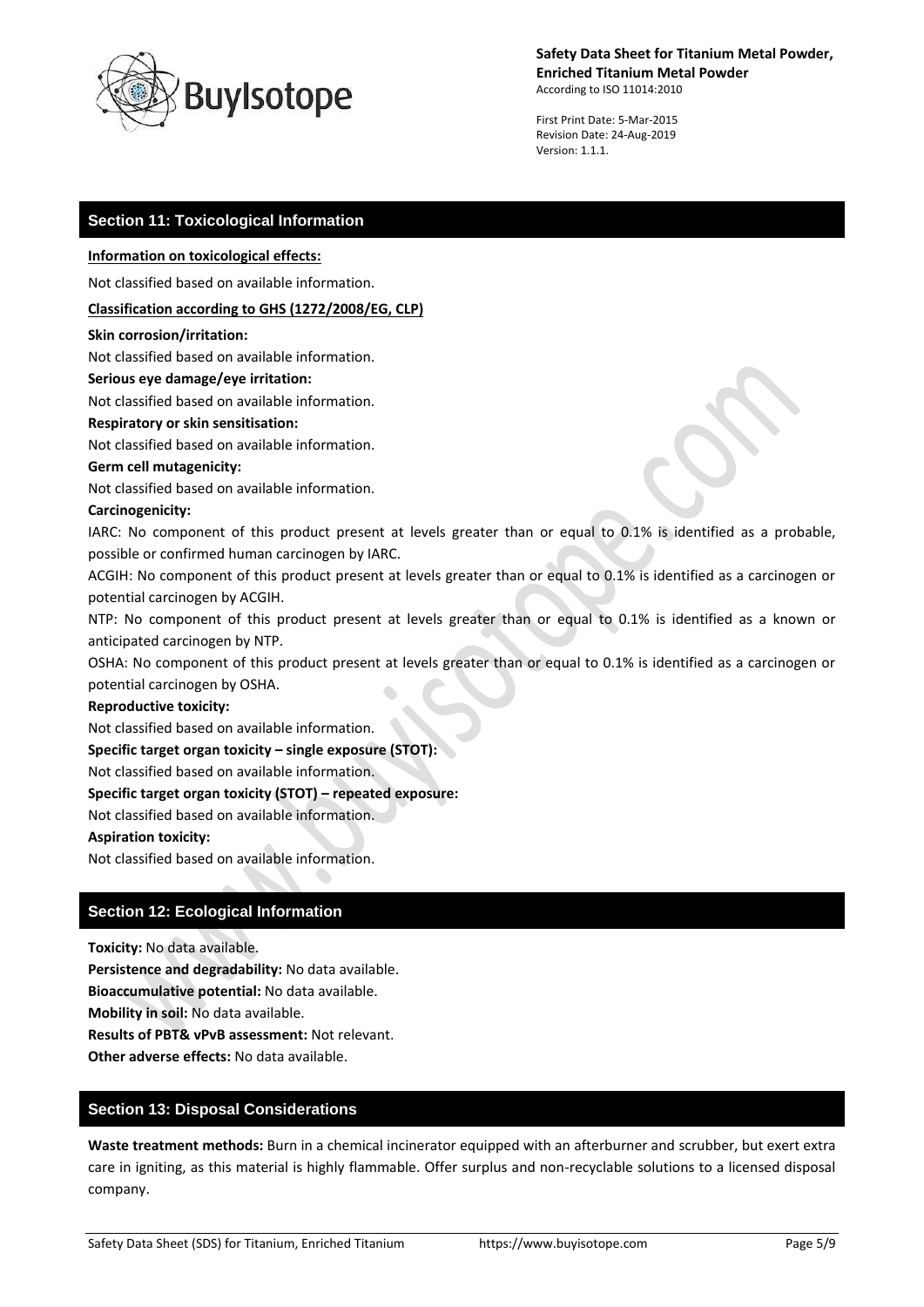

First Print Date: 5-Mar-2015 Revision Date: 24-Aug-2019 Version: 1.1.1.

# **Section 14: Transport Information**

**DOT:**

**Proper Shipping Name:** TITANIUM POWDER, DRY. **Hazard Class**: 4.2 **UN Number:** 2546 **Packing Group:** II **Hazard Label:** 



**IMDG:**

**Proper Shipping Name:** TITANIUM POWDER, DRY. **Hazard Class**: 4.2 **UN Number:** 2546 **Packing Group:** II **Marine Pollutant:** No

### **IATA:**

**Proper Shipping Name:** TITANIUM POWDER, DRY. **Hazard Class**: 4.2 **UN Number:** 2546 **Packing Group:** II

# **Section 15: Regulatory Information**

### **EU regulations:**

**Regulation (EC) No. 1005/2009 on substances that deplete the ozone layer, Annex I and II, as amended** Not listed. **Regulation (EC) No. 850/2004 on persistent organic pollutants, Annex I** Not listed. **Regulation (EU) No. 649/2012 concerning the export and import of dangerous chemicals, Annex I, Part 1 as amended** Not listed. **Regulation (EU) No. 649/2012 concerning the export and import of dangerous chemicals, Annex I, Part 2 as amended** Not listed. **Regulation (EU) No. 649/2012 concerning the export and import of dangerous chemicals, Annex I, Part 3 as amended** Not listed. **Regulation (EU) No. 649/2012 concerning the export and import of dangerous chemicals, Annex V as amended** Not listed.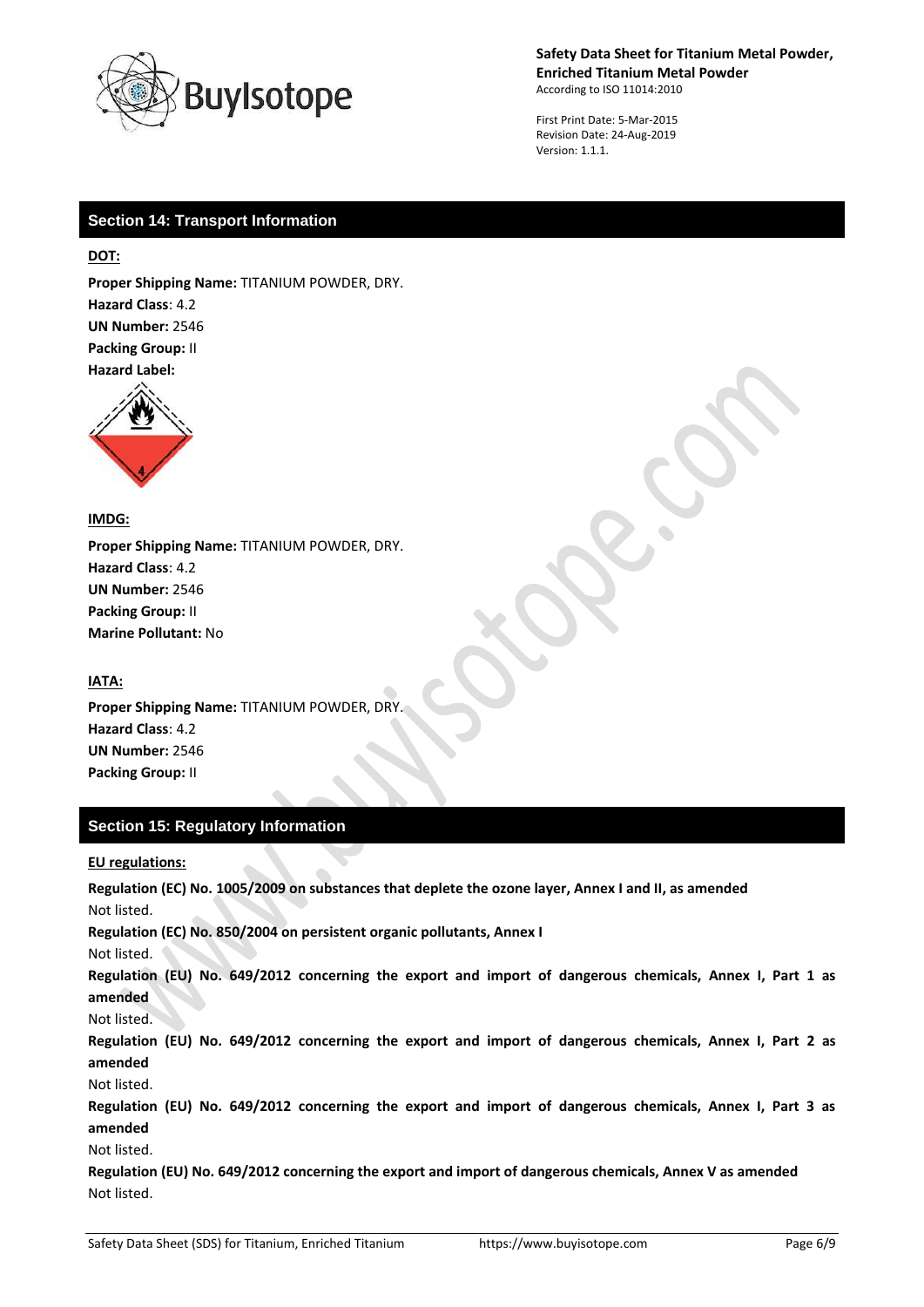

First Print Date: 5-Mar-2015 Revision Date: 24-Aug-2019 Version: 1.1.1.

**Regulation (EC) No. 166/2006 Annex II Pollutant Release and Transfer Registry** Not listed. **Regulation (EC) No. 1907/2006, REACH Article 59(10) Candidate List as currently published by ECHA** Not listed.

### **Authorisations:**

**Regulation (EC) No. 1907/2006, REACH Annex XIV Substances subject to authorization, as amended** Not listed.

### **Restrictions on use:**

**Regulation (EC) No. 1907/2006 Annex XVII Substances subject to restriction on marketing and use** Not regulated.

**Regulation (EC) No. 1907/2006, REACH Annex XVII Substances subject to restriction on marketing and use as amended**

Not listed.

**Directive 2004/37/EC on the protection of workers from the risks related to exposure to carcinogens and mutagens at work**

Not regulated.

**Directive 92/85/EEC: on the safety and health of pregnant workers and workers who have recently given birth or are breastfeeding.**

Not regulated.

### **Other EU regulations:**

**Directive 2012/18/EU on major accident hazards involving dangerous substances** Not listed.

**Directive 98/24/EC on the protection of the health and safety of workers from the risks related to chemical agents at work.**

Always applicable.

**Directive 94/33/EC on the protection of young people at work** Not listed.

**Other regulations:** The product is classified and labelled in accordance with EC directives or respective national laws. This Safety Data Sheet complies with the requirements of Regulation (EC) No 1907/2006, as amended.

**OSHA Hazards:** Flammable solid.

**SARA 302 Components:** No chemicals in this material are subject to the reporting requirements of SARA Title III, Section 302.

**SARA 313 Components**: This material does not contain any chemical components with known CAS numbers that exceed the threshold (de minimis) reporting levels established by SARA Title III, Section 313.

**SARA 311/312 Hazards:** Fire Hazard.

**Massachusetts Right to Know Components:** No components are subject to the Massachusetts Right to Know Act.

**Pennsylvania Right to Know Components:** Titanium / CAS No. 7440-32-6 / Revision Date 2007-03-01

**New Jersey Right to Know Components:** Titanium / CAS No. 7440-32-6 / Revision Date 2007-03-01

**California Prop. 65 Components:** This product does not contain any chemicals known to the State of California to cause cancer, birth defects, or any other reproductive harm.

**National regulations:** Follow national regulation for work with chemical agents.

**Chemical safety assessment:** No Chemical Safety Assessment has been carried out.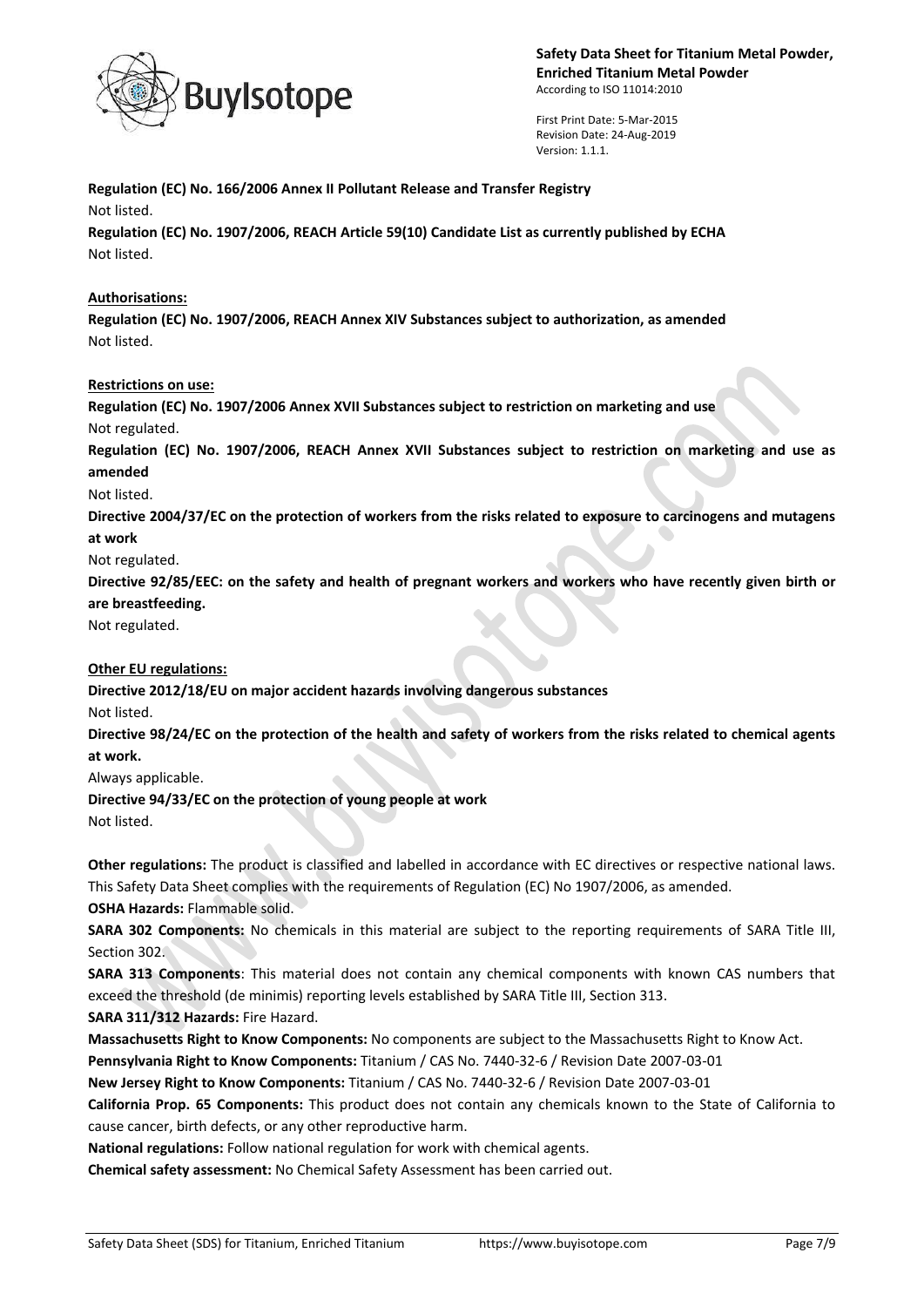

First Print Date: 5-Mar-2015 Revision Date: 24-Aug-2019 Version: 1.1.1.

# **Section 16: Other Information**

**List of abbreviations:** ACGIH American Conference of Governmental Industrial Hygienists ADR European Agreement Concerning the International Carriage of Dangerous Goods by Road ALARA As Low As Is Reasonably Achievable AMU Atomic Mass Unit ANSI American National Standards Institute BLS Basic Life Support CAM Continuous Air Monitor CAS Chemical Abstracts Service (division of the American Chemical Society) CEN European Committee for Standardization CERCLA Comprehensive Environmental Response Compensation and Liability Act CLP Classification, Labelling and Packaging (European Union) CPR Controlled Products Regulations (Canada) CWA Clean Water Act (USA) DAC Derived Air Concentration (USA) DOE United States Department of Energy (USA) DOT United States Department of Transportation (USA) DSL Domestic Substances List (Canada) EC50 Half Maximal Effective Concentration EINECS European Inventory of Existing Commercial Chemical Substances EHS Environmentally Hazardous Substance ELINCS European List of Notified Chemical Substances EMS Emergency Response Procedures for Ships Carrying Dangerous Goods EPA Environmental Protection Agency (USA) EPCRA Emergency Planning and Community Right-To-Know Act (EPCRA) of 1986 GHS Globally Harmonized System HMIS Hazardous Materials Identification System (USA) IARC International Agency for Research on Cancer IATA International Air Transport Association IBC Intermediate Bulk Containers ICAO International Civil Aviation Organization IDLH Immediately Dangerous to Life or Health IMDG International Maritime Code for Dangerous Goods LC50 Lethal concentration, 50 percent LD50 Lethal dose, 50 percent LDLO Lethal Dose Low LOEC Lowest-Observed-Effective Concentration MARPOL International Convention for the Prevention of Pollution from Ships MSHA Mine Safety and Health Administration (USA) NCRP National Council on Radiation Protection & Measurements (USA) NDSL Non-Domestic Substances List (Canada) NFPA National Fire Protection Association (USA) NIOSH National Institute for Occupational Safety and Health (USA) NOEC No Observed Effect Concentration N.O.S. Not Otherwise Specified